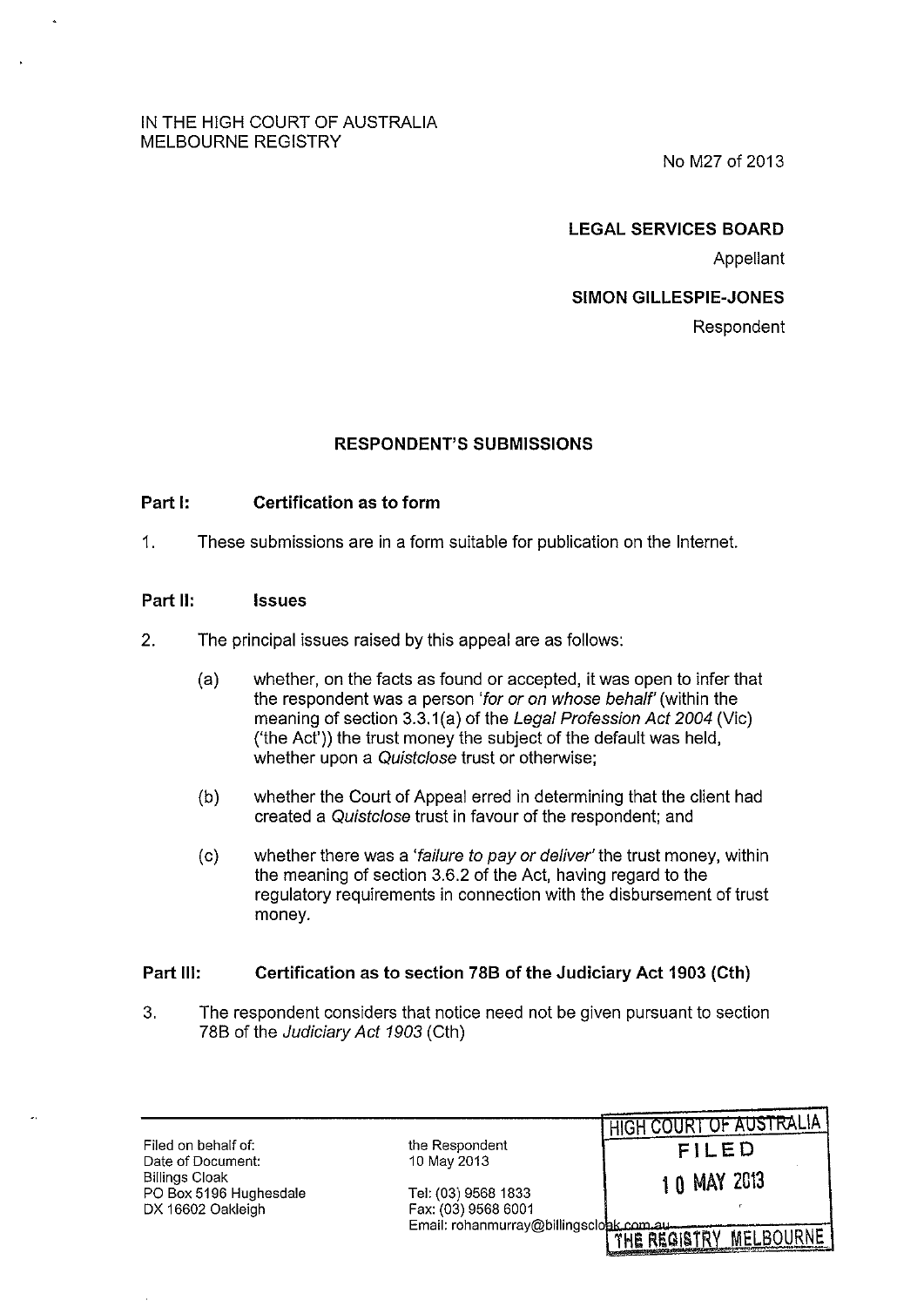## **Part IV: Whether appellant's statement of material facts is contested**

- 4. The facts as set out in the Agreed Summary before the Court of Appeal **(AB 95-7),** and repeated in paragraphs 6 to 29 in the appellant's submissions, are not in contention.
- 5. To that Summary should be added the following:-
	- (a) As to the matter set out at paragraph 23 of the appellant's submissions regarding 'the substance of the client's evidence' as to who he was paying on account of the legal costs of his defence, there are relevant passages of evidence set out at paragraphs 39-40 of the primary judge's reasons for judgment (hereafter 'TJ'): **AB 62**;
	- (b) The Court of Appeal found in respect of the 11 electronic transfers, each of \$5,000, made between 19 December 2006 and 24 May 2007 as follows: 'Of the \$55,000 so transferred, on 8 January 2007, the solicitor paid \$4,070 to the respondent and on 25 May 2007, he paid a further \$18,000 to the respondent. In the result, the respondent received \$22,070 of the \$55,000 and the solicitor dishonestly misappropriated the remaining \$32,930 to himself.': Court of Appeal Judgment (hereafter 'CA') [11] **AB 102;**
	- (c) The primary judge found that that there was insufficient evidence of the solicitor having undertaken any work to establish an entitlement to legal fees: CA [12] **AB 102; TJ [41] <b>AB 63; O**
	- (d) The primary judge found that '...all of the moneys which the client paid to the solicitor were paid on implied terms that the solicitor would hold the moneys for the purpose of paying out to counsel and other consultants what was due to them from time to time.': CA [73] **AB 121.**

#### **PartV Legislation**

- 6. The respondent agrees that the statutory provisions attached as an Annexure to the appellant's submissions are relevant, but says that, in addition, reference should be made to:-
	- (i) section 3.3.1, Purposes;
	- (ii) the definition of 'power' in section 3.3.2;
	- (iii) the definition of 'pecuniary loss' in section 3.6.2; and
	- (iv) section 3.6.5, Defaults to which this Part applies.

The additional provisions are attached as an Annexure.

- 7. Part 3.6 of the Act contains the scheme of compensation for pecuniary loss as a result of default in relation to trust money. Section 3.6.7(1) is the primary statutory provision establishing the entitlement to claim on the Legal Practitioners Fidelity Fund for compensation, as follows:
	- 3.6.7 Claims about defaults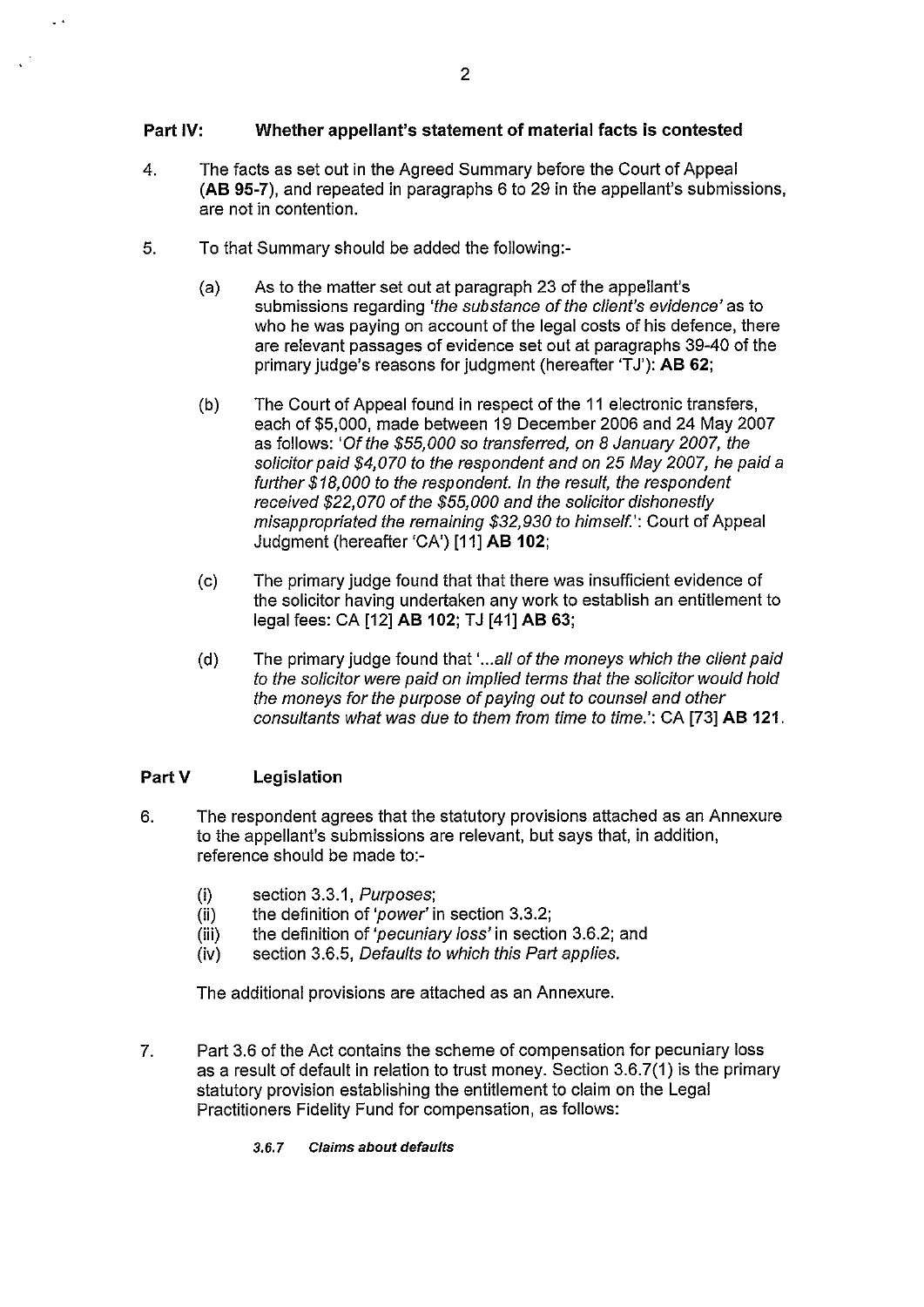- (1) A person who suffers pecuniary loss because of a default to which this Pari applies may make a claim against the Fidelity Fund to the Board about the default.
- (2) (etc)
- 8. Section 3.6.5 provides for the 'defaults to which this Part [ie Part 3.6] applies'. Relevantly, it provides:

#### 3.6.5 Defaults to which this Part applies

- (1) This Part applies to-
- (a) a default of a law practice arising from or constituted by an act or omission of one or more associates of the practice, if this jurisdiction is the relevant jurisdiction for the only associate or one or more of the associates involved;  $(b)$  (etc)...
- 9. There are definitions of 'default', and 'pecuniary loss' in s.3.6.2 as follows:

'default' means-

(a) in the case of a law practice-

a failure of the practice to pay or deliver trust money or trust properly that was received by the practice in the course of legal practice by the practice, where the failure arises from or is constituted by an act or omission of an associate that involves dishonesty;

- (ii) (etc)
- (b) (etc)

'pecuniary loss', in relation to a default, means-

- (a) the amount of trust money, or the value of trust properly, that is not paid or delivered; or
- (b) the amount of money that a person loses or is deprived of, or the loss of value of trust properly;
- 10. For the purposes of the Act, section 1.2.1 provides that 'trust money has the meaning given in section 3.3.2'.
- 11. There are definitions of 'trust money' and 'transit money', in s.3.3.2 as follows:

trust money, in relation to a law practice, means money entrusted to the law practice in the course of or in connection with the provision of legal services by the practice, and includes-

- (a) money received by the practice on account of legal costs in advance of providing the services; and
- (b) controlled money received by the practice; and
- (c) transit money received by the practice; and
- (d) money received by the law practice, that is the subject of a power, exercisable by the practice or an associate of the practice, to deal with money for or on behalf of another person;"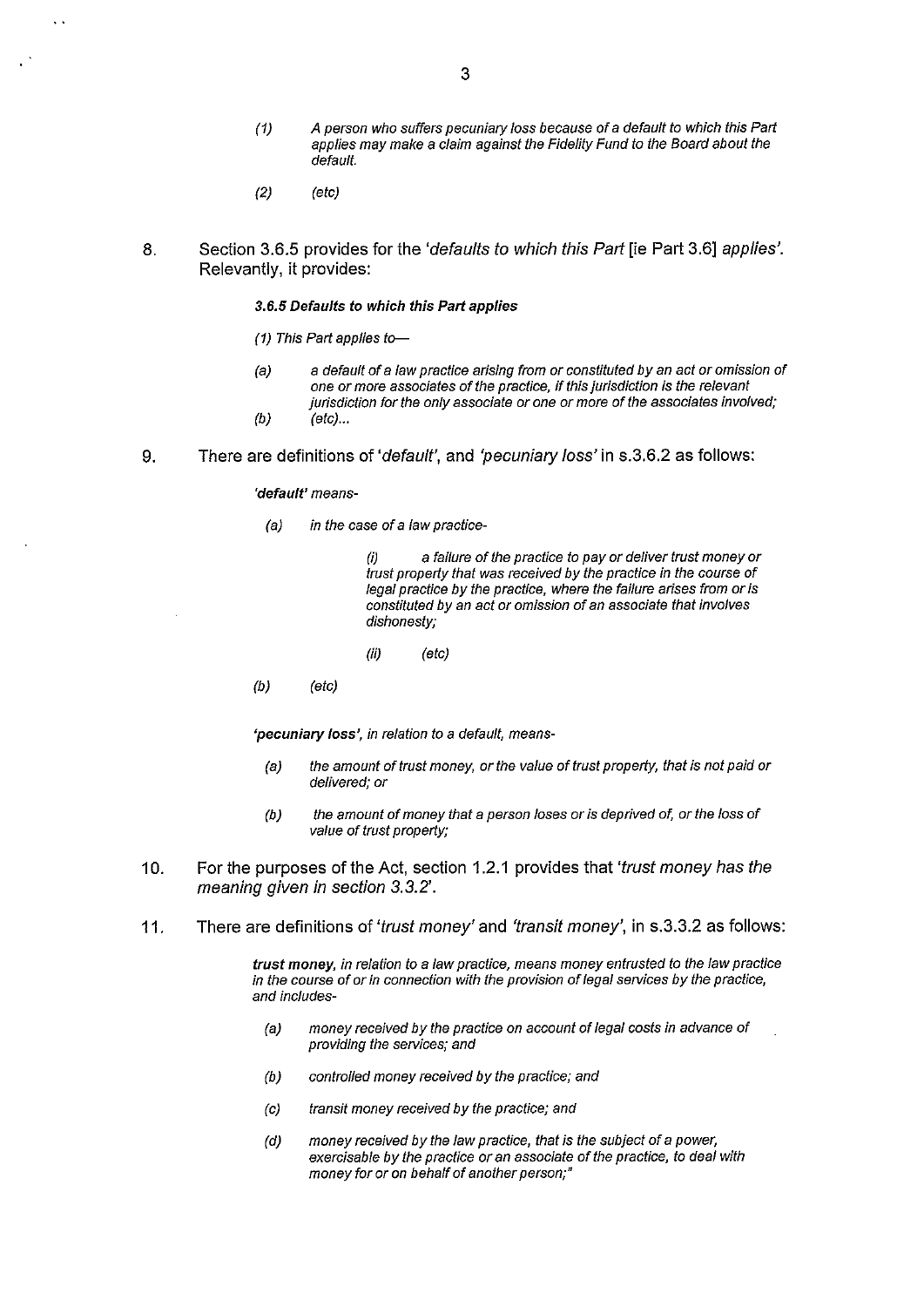[as per the definition substituted by amending Act 1212007]

transit money means money received by a law practice subject to instructions to pay or deliver it to a third party, other than an associate of the practice;

12. Part 3.3 of the Act provides for the regulation of trust money held by law practices and approved clerks. There is a 'purposes' provision commencing the Part, to which the Court of Appeal had regard in construing the Part 3.6 compensation scheme<sup>1</sup>, as follows:

#### 3.3.1. Purposes

The purposes of this Part are-

- (a) to ensure that trust money is held by law practices and approved clerks in a way that protects the interests of persons for or on whose behalf money is held, both in and outside this jurisdiction;
- $(b)$  (etc)...

#### **Part VI Arguments**

 $\ddot{\phantom{a}}$ 

#### **The respondent, on the facts as found or accepted, satisfied the statutory ingredients for compensation**

- 13. The Court of Appeal correctly held that -
	- (a) the client paid monies to the solicitor to be applied for a particular purpose, namely payment of legal costs to be charged by the solicitor, and to pay others retained to assist with the client's defence CA [54] **AB 114;**
	- (b) the payment of the monies for that purpose established a trust fund of a Quistc/ose nature CA [55] **AB 114;**
	- (c) it is to be inferred that the client impliedly put the trust fund beyond his power of immediate recall CA [58]<sup>2</sup> AB 116;
	- (d) the respondent had a contingent interest in the trust fund, such as to give rise to an enforceable right to due administration of the fund<sup>3</sup>, and also to have the solicitor account to him CA [59]4 **AB 116;**

<sup>1</sup>CA [48]-[50] **AB** 112.

<sup>&</sup>lt;sup>2</sup> See, Carreras Rothmans Ltd v Freeman Mathews Treasure Ltd [1985] Ch 207 at 223 (Peter Gibson J). See also, Bahr v Nicolay [No 2] (1988) 164 CLR 604 at 618-9 (Mason CJ and Dawson J).

<sup>&</sup>lt;sup>3</sup> See, Carreras Rothmans Ltd v Freeman Mathews Treasure Ltd [1985] Ch 207 at 222-3 (Peter Gibson J), citing In re Northern Developments (Holdings) Ltd (unreported), 6 October 1978 (Megarry V-C); General Communications Ltd v Development Finance Corporation of New Zealand Ltd [1990]3 NZLR 406 at 415-9 (Tompkins J); and at 434 (Court of Appeal, Hardie Boys J).

<sup>&</sup>lt;sup>4</sup> Morlea Professional Services Pty Ltd v Richard Walter Pty Ltd (in liq) (1999) 96 FCR 217 at 230-1 [54], [55] (Hill, Sackville and Finn JJ).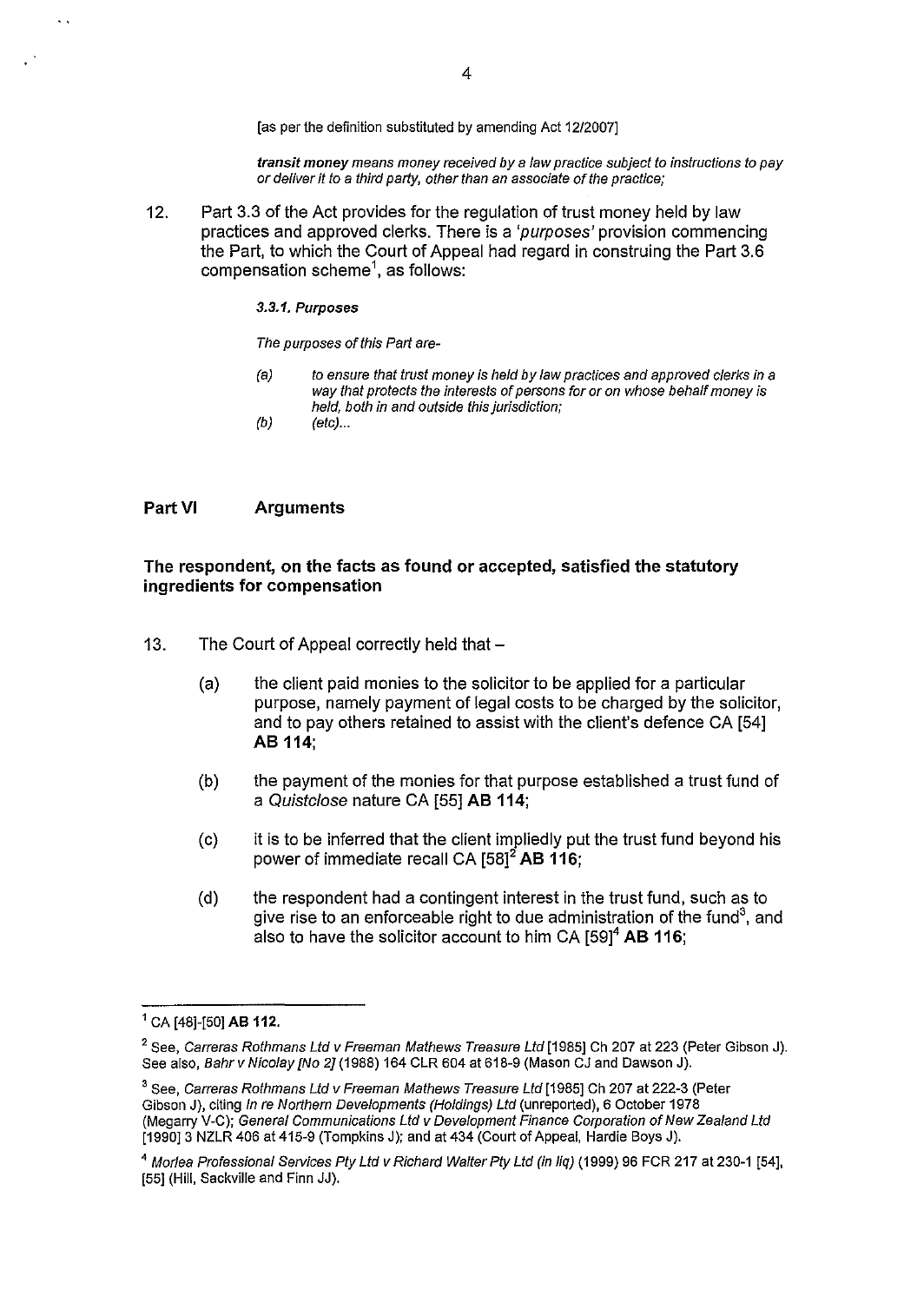- (e) the respondent's contingent interest in the trust fund had the consequence that the respondent was a person "for and on whose behalf' the fund was held within the meaning of section 3.1.1 of the Act CA [60] **AB 117;**
- (f) the solicitor failed to pay or deliver trust money to the respondent, and that failure arose from an act or omission of the solicitor that involved dishonesty, with the consequence that there was a "default" within the meaning of section 3.6.2 of the Act CA [61] **AB 117;**
- (g) because of the default, the respondent suffered "actual pecuniary loss" within the meaning of section 3.6.7 of the Act, being the amount of his fees that were due CA [62] **AB 117.**

#### **Appeal Grounds 1 to 5: Was trust money held 'for or on behalf of' the respondent?**

- 14. The Court of Appeal noted that the words 'for or on behalf of conveyed a protean connotation not necessarily limited to legal or equitable beneficial interests: [53]. The Court correctly held that a claimant barrister's interest in trust money held by a solicitor in advance of the provision of the barrister's services could constitute a 'contingent interest' in the fund created by a Quistclose trust arrangement thereby meeting the implied limitation arising from section 3.1.1 of the Act that the trust money be held 'for and on behalf of' the barrister for the purposes of the Act.
- 15. The breadth of the definition of 'trust money' in section 3.3.2 supports the Court's construction. On the facts found the money paid by the client to the solicitor for, inter alia, future barrister fees was either '(a) money received on account of legal costs in advance of providing the services', or '(d) money controlled by the law practice ... pursuant to a power to deal with money for or on behalf of another person that is  $-$  (i) exercisable by the practice [etc]...".
- 16. The primary judge did not characterise the nature of the respondent's interest in the misappropriated trust money, but her Honour did treat the respondent's claim for compensation as requiring satisfaction that the money the subject of the claimed 'default' meet the definition of 'trust money' in section 3.2.2. Her Honour first referred to subparagraph (a) of the definition. She held, at TJ [91], that the "(t)he money given to Mr Grey [the solicitor] by Mr See [the client] clearly met this definition and the defendant did not challenge this characterisation in oral submissions." Her Honour then considered subparagraph (d) of the definition. She continued, at paragraph 92, "The money advanced would also appear to fall within part (d) ... Thus the money was received subject to a power to deal with the money for and on behalf of Mr See for the payment of the legal costs of his defence, including by payment to third parties such as the defendant... Accordingly, I am satisfied that each of the amounts paid to Mr Grey constituted 'trust money' or 'trust property". These findings are not disputed. The appellant does not submit that the primary judge (or the Court of Appeal) misconstrued the definition of 'trust money' in connection with these findings.

The appellant has submitted that the circumstance that the money was intended to pay all the costs of litigation, including potentially the solicitor, is inconsistent with the 'transit money' provisions: Submissions, paragraphs *35- 38.* 

 $\ddot{\phantom{a}}$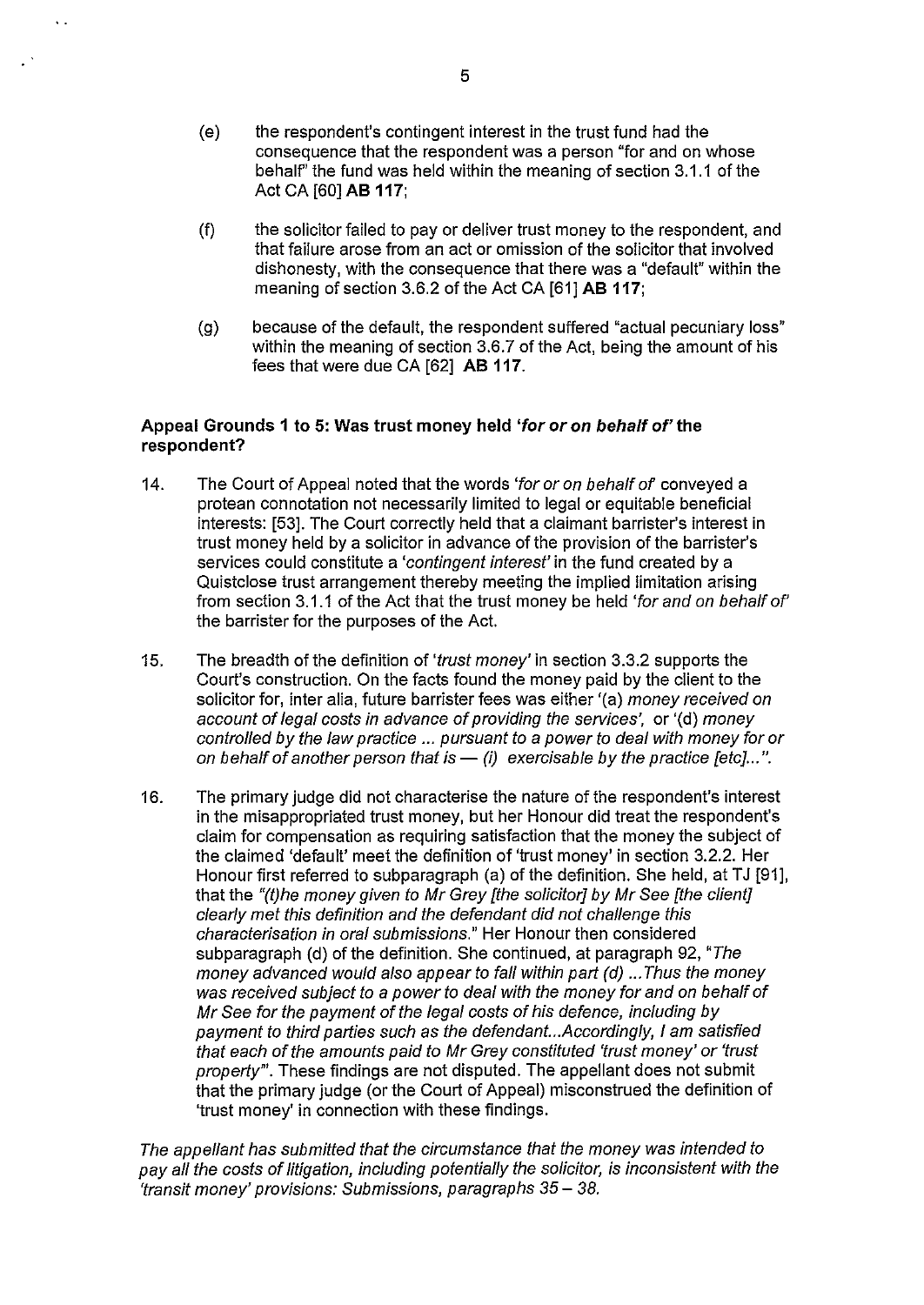17, Although the primary judge found that the trust money was not "transit money", and that the solicitor was entitled to some of the money for his own costs, this did not deprive the fund of the character of "trust money". And, as the appellant observes, the solicitor's right to draw on the trust money for his own costs was contingent on complying with procedures and requirements under the Act and Regulations: section 3.3.20(1 )(b). None of these features displaced the respondent's contingent interest in the trust money.

#### The appellant has submitted that the respondent's fees were 'legal costs' not able to be paid from the trust account because of section 3.3.20(1)(b): Submissions, paragraphs 39 - 42

- 18. The regulation by section 3.3.20(1)(b) of the Act of the solicitor's ability to pay legal costs from trust money does not have the consequence that the respondent did not have the contingent interest in the trust money identified by the Court of Appeal. Section 3.3.20 is not exhaustive of the ways that trust monies may be dealt with, or disbursed. In form, the section is enabling and facultative. Of its nature as trust money, there are many other ways that such money might be required to be dealt with, say, in accordance with a specific mandate given by a client which is not inconsistent with the purpose for which the trust money is held.
- 19. In this regard, the Court of Appeal correctly held, first, that the provision had nothing to do with a solicitor withdrawing trust money for payment of legal costs owed to a barrister<sup>5</sup>; secondly, that payments by a solicitor out of moneys received on trust subject to instructions to deliver (transit money), or out of moneys received on trust subject to a power, being governed by ss.3.3.16 and 3.3.17, were required only to be dealt with in accordance with the instructions or the power, as the case may be<sup>6</sup>; and, thirdly, given the solicitor retained the respondent as principal rather than agent, it was to be inferred that the terms of the Quistclose trust were that the solicitor would hold the moneys on trust for payment therefrom to the respondent of what was due by the solicitor to the respondent<sup>7</sup>.

## Quistclose trust elements and application

20. The Court of Appeal's exposition of the principles relating to trusts of a Quistclose nature was conventional.<sup>8</sup> Critical to the establishment of such a trust, said the Court, was, first, 'an intention that the moneys are advanced for an exclusive and specific purpose', and secondly, that 'those funds not form

'.

 $<sup>5</sup>$  CA [64] AB 118.</sup>

 $6$  CA [64] AB 118.

 $7$  CA [65] AB 118.

 $8$  The Court cited (fn 31 and 32) AB 115, in particular, Re Australian Elizabethan Theatre Trust (1991) 30 FCR 491 at 502-3; 102 ALR 681 at 691-693, George v Webb [2011] NSWSC 1608 at[191]- [197], and Legal Services Commissioner v Brereton [2011] VSCA 241 at [93]ff. See also Heydon & Leeming, Jacobs' Law of Trusts in Australia, 7<sup>th</sup> edn, at [214] - [215]. The NSW Court of Appeal has recently discussed the Quitclose trust concept generally in Raulfs v Fishy Bite Pty Ltd [2012] NSWCA 135, especially at [29] - [52], per Campbell JA, Meagher and Barrett JJ agreeing. The Court of Appeal's explanation of the principles defining a Quistclose trust is consistent with these case authorities. And generally, see P J Millett, 'The Quistclose Trust: Who Can Enforce It?', April 1985, 101 LQR 267, especially at p.290.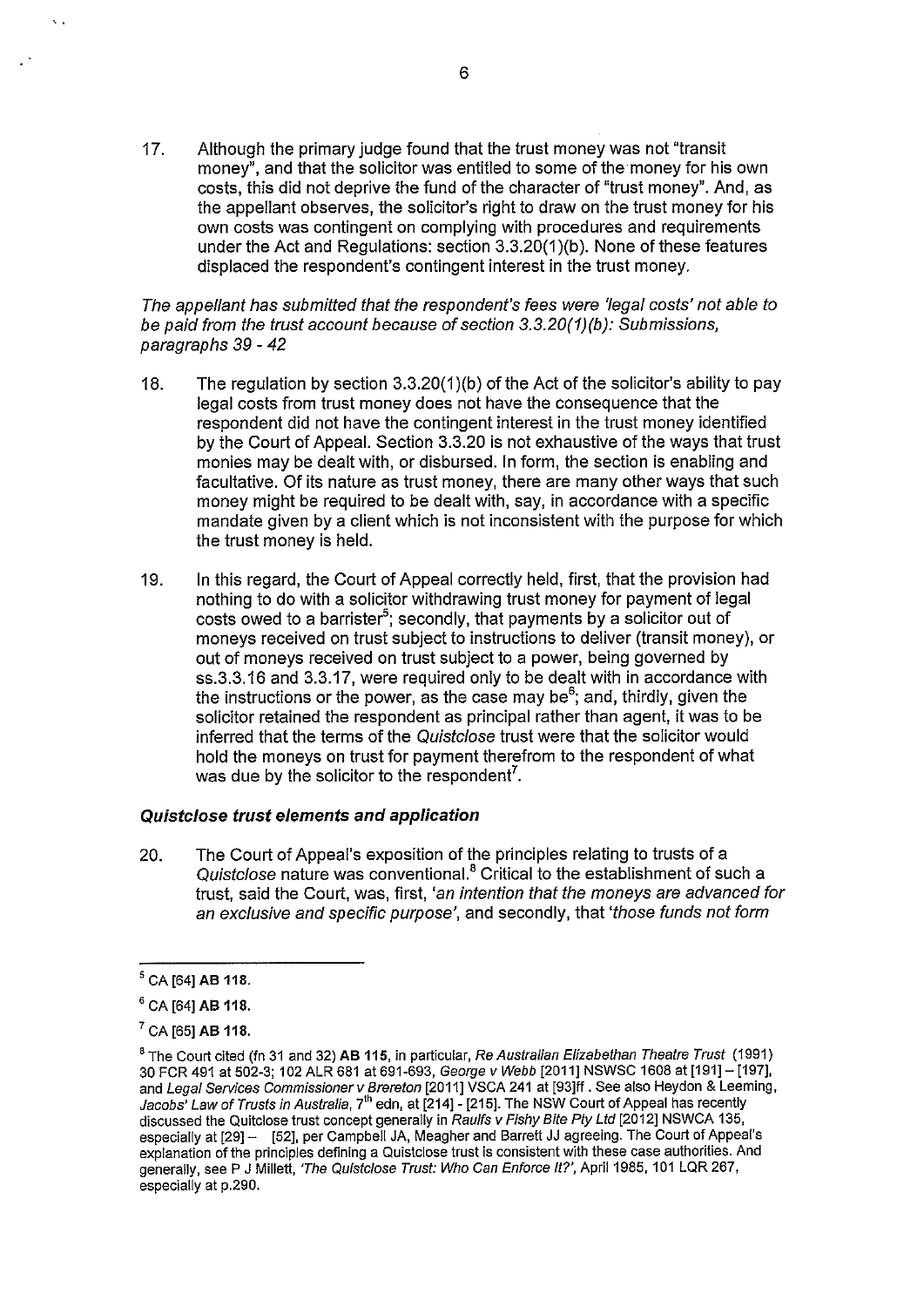part of the assets of the trustee'<sup>9</sup>. Although the appellant has submitted that the Court erred in concluding that a Quistc/ose trust arose on the established facts, the appellant does not submit that the Court erred in its characterisation of the necessary ingredients for a Quistc/ose trust.

- 21. As to whether, on the facts of the case, a Quistclose trust had been created, the Court restated the findings of the primary judge that the client had paid the moneys to the solicitor to be held by the solicitor to satisfy legal costs to be charged by the solicitor and to pay counsel and other persons retained to assist the defence.<sup>10</sup> The Court said<sup>11</sup>, '*The fact that the client paid the* money to the solicitor to be applied to a particular purpose appears to us to imply that the relationship thereby established was a Quistclose trust creating an interest by the respondent in the trust money.'
- 22. That the respondent was a specifically intended beneficiary of the 'particular purpose' for which the moneys were provided by the client to the solicitor is established by the fact that seven of the eleven electronic transfers of \$5,000 (ie those made between 19 December 2006 and 24 May 2007) ' ... were described on the transfers as being to Grey '&'the Respondent... and four of the 11 transfers ... made between 7 May and 9 May 2007 [were] described on the transfers as 'SGJ [scil the Respondent] "via" M Grey.': CA [10] AB 101-2. Having regard to this demonstration of the client's 'purpose', it is submitted that the Court's conclusion that a Quistc/ose trust had been established in respect of these moneys was correct.
- 23. The Court explained the nature of the arrangement as follows<sup>12</sup>:

'Presumably, the purpose of the arrangement was to persuade the solicitor to retain counsel and thereby to expose the solicitor to a liability to pay counsel. Possibly, *it*  was also to enable the solicitor to assure counsel that the funds to pay counsels' fees were safely in hand. Either way, the purpose would have been defeated if the client could have demanded the return of the moneys at will. In the reality of the circumstances which obtained, the logical and most probable inference is that the client impliedly put the funds beyond his power of immediate recall and thus subjected them to a trust for payment to counsel and other persons retained to assist in the defence. The factual matrix which supported that conclusion included the series of electronic transfers to which we have referred (at Reasons [5}-[6]) in which the Respondent was designated and which impressed those transactions with the specific purpose that those moneys were for the payment of the Respondent's fees... Under the terms of the trust so constituted, the solicitor had an obligation to pay the Respondent out of the fund when and if the Respondent rendered a memorandum of fees in enforceable form.'

It is submitted that these factual inferences and conclusions are, using the Court's words, 'logical and... probable.' The competing 'legal analysis' contended for in the appellant's submissions at [48] and [50] should be rejected.

24. As it was 'implicit' in the arrangement that the respondent's right to receive payments out of the fund was conditional upon the respondent having a present right to payment<sup>13</sup>, the respondent had not acquired a 'vested'

'.

 $9$  CA [56] AB 115.

<sup>&</sup>lt;sup>10</sup> CA [54] **AB** 114.

 $11$  CA [55] AB 114.

 $12$  CA [58] and [59] AB 116.

<sup>&</sup>lt;sup>13</sup> CA [57] **AB 115.**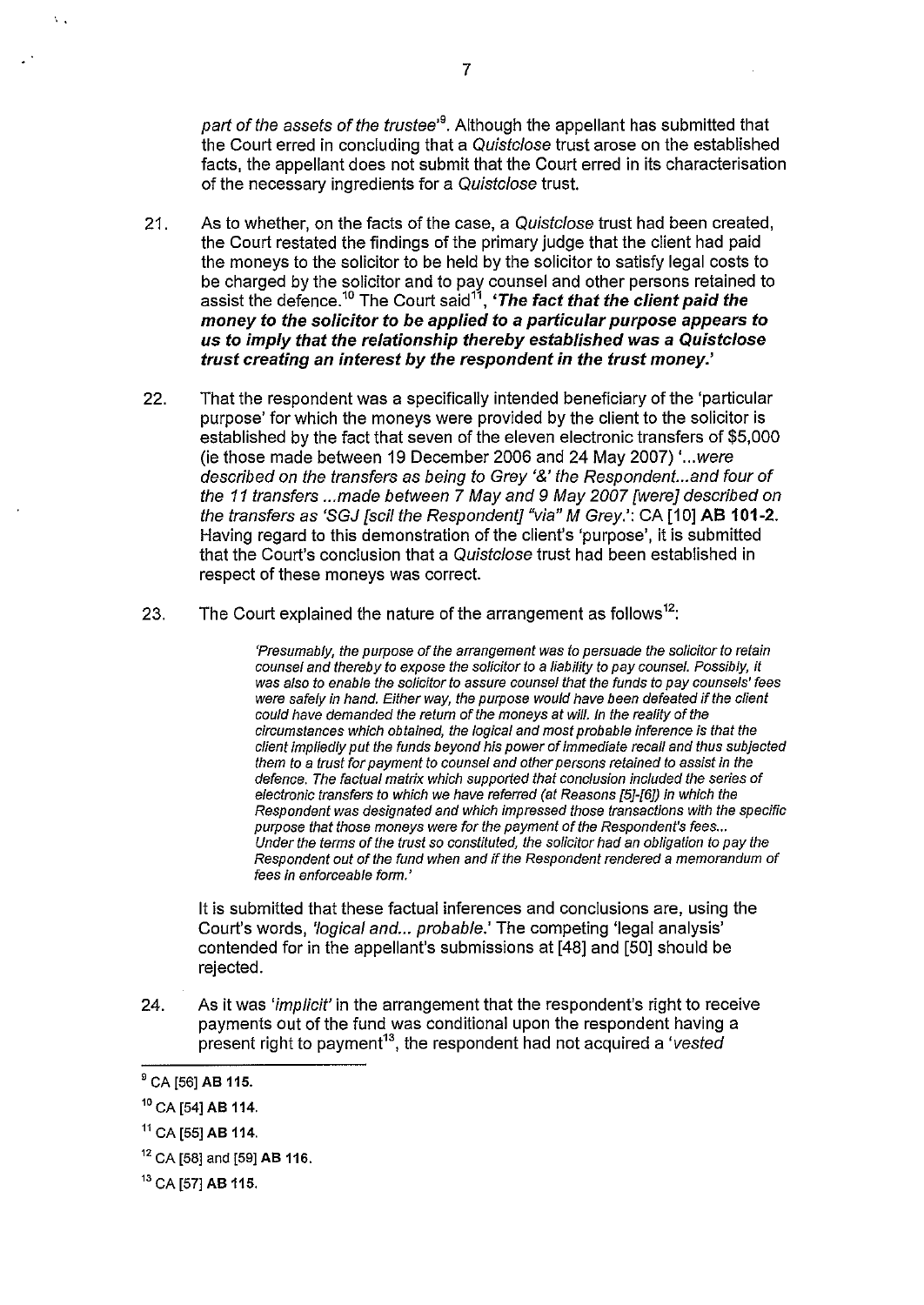equitable interest' at the time the solicitor misappropriated the fund. Notwithstanding, by the arrangement the respondent had a **' ... contingent interest in the fund, in that it was held in trust for payment to him when his fees became due.' <sup>14</sup>**Moreover, said the Court, 'The Respondent, therefore, had an enforceable right to due administration of the fund...'.<sup>15</sup> It is submitted that this characterisation of the Quistclose trust interest is correct.

25. The Court's conclusion that the relevant facts gave rise to a Quistclose trust interest is supported by the reasons of Tompkins J in the New Zealand High Court in General Communications Ltd v Development Finance Corporation of New Zealand Ltd [1990] 3 NZLR 406 and, on appeal, of the Court of Appeal (Cooke P, Bisson and Hardie Boys JJ) at [1990]3 NZLR 425 ff. In that case, money was given to solicitors of Video Workshop by DFC, a financier, to be applied to pay future suppliers of equipment to Video Workshop. It was held by the Court that (i) in paying funds to the solicitors, DFC intended to authorise them to assure the suppliers that funds were in hand; (ii) as the purpose of the arrangement would be defeated by DFC being able to revoke it at will, it had put the funds beyond its power of recall; and (iii) the trust so created was for the benefit of, and enforceable by the suppliers.

#### Did the Court err in concluding that a Quistclose trust arose on the facts as established, as submitted by the appellant?

- 26. The appellant has submitted (at paragraph [51] of its Submissions) that three matters must arise for a Quistclose trust to be established, and submits that none of the three matters was established in this case.
- 27. First, the appellant has submitted that there must be a *mutual* intention, by both settlor and trustee, that the funds be applied to the same special purpose, and it is said that there was no evidence as to the solicitor's (ie the trustee's) intention (par 52) in the present case.
- 28. The mutual intention of client and solicitor does not need to be established by direct evidence. The principle is that, "...if one person makes a payment to another for a certain purpose, and that person takes the money knowing that it is for that purpose, he must apply it for the purpose for which it was given. He may decline to take it if he likes; but if he chooses to accept the money tendered for a particular purpose, it is his duty, and there is a legal obligation on him, to apply for that purpose.": Gilbert v Gonard*16•* The mutual intention is established by the facts showing directly, or from which it may be inferred, that funds were tendered by a client to the solicitor for a specific purpose, and the solicitor accepting the funds with notice of that purpose.<sup>17</sup> The evidence in the present case, including the solicitor's banking records at exhibit H (Appeal Book p 17ff), was a sufficient foundation from which the relevant mutual intention could be inferred.

<sup>&</sup>lt;sup>14</sup> CA [59] AB 116.

 $15$  Ibid.

<sup>&</sup>lt;sup>16</sup> (1884) 54 LJ Ch 439 at 440 per North J, cited with approval by Lord Millett in Twinsectra Ltd v Yardley [2002] 2 AC 164 at [76].

<sup>&</sup>lt;sup>17</sup> On entering into arrangements which have the effect of creating a trust, regardless of subjective intention, see Byrnes v Kendle (2011) 243 CLR 253 at 274 [55].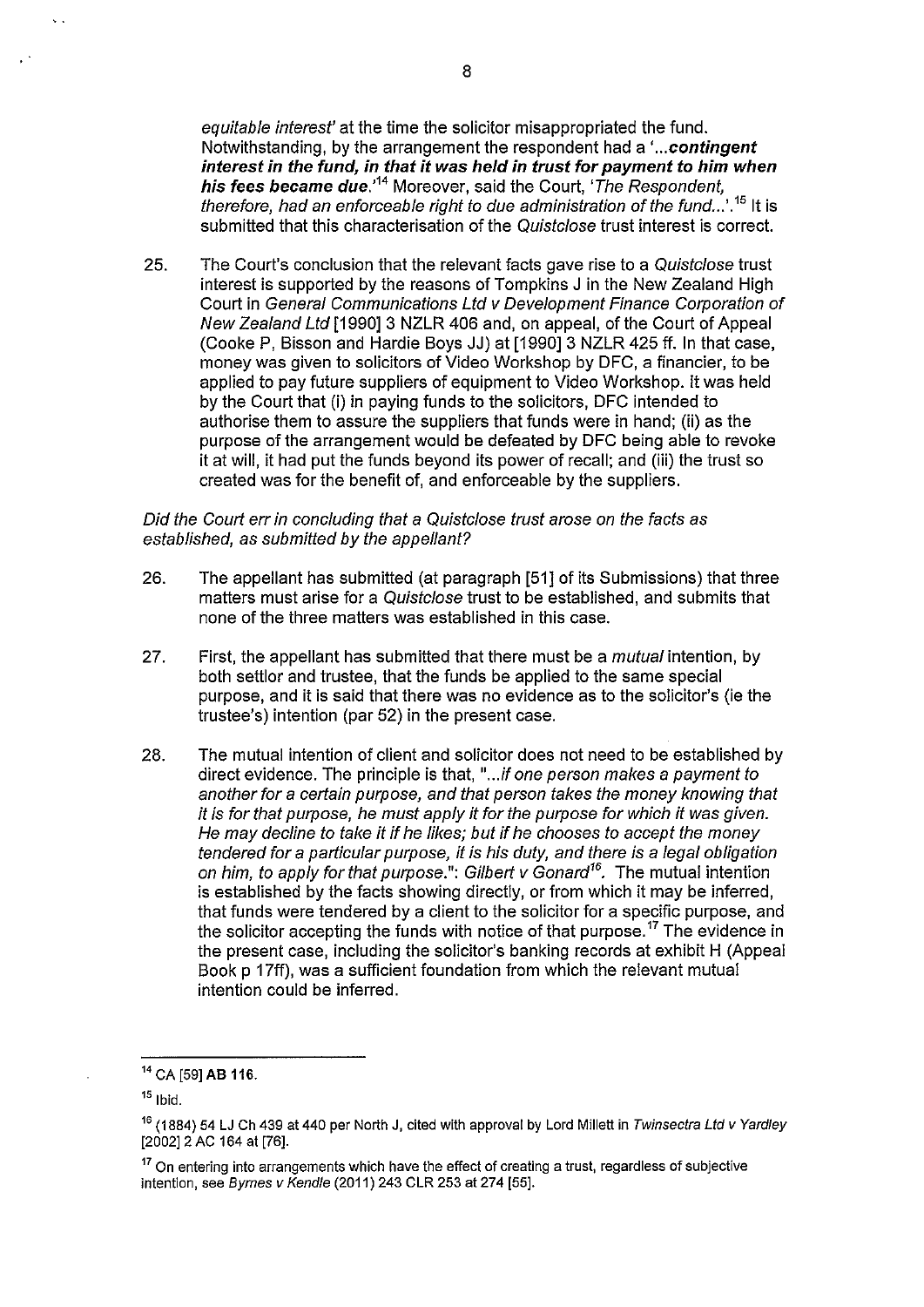- 29. Secondly, the appellant has submitted (at paragraphs [51] and [52]) that the money must have been given *exclusively* for the purpose. The appellant then points to evidence that a number of persons were to be paid, at least potentially, out of the trust monies whereby, the appellant submits, that the money was not given exclusively for a purpose. In response, the respondent submits that a Quistclose trust, as with any express trust, may be established for a number of purposes, not merely one purpose, or in favour of a number of ascertained beneficiaries, not merely a single beneficiary. <sup>18</sup>
- 30. Thirdly, the appellant has submitted (at paragraphs [51] and [52]) that, for a Quistclose trust to arise, the trustee must have been intended not to have the benefit of any of the money. The Court of Appeal correctly held that it was a necessary feature of a Quistclose trust that 'those funds not form part of the assets of the trustee', but this ingredient is not inconsistent with the Court's finding that a Quistclose trust arose on the facts as found. The circumstance that the solicitor was a potential beneficiary in respect of his own costs does not mean that the inference of a trust in favour of the respondent was thereby defeated. The monies were nonetheless "trust money" for the purposes of the Act, and the solicitor was not free to deal with the money as his own without complying with the terms of the Act. There is nothing in this feature of the case that displaces the Court of Appeal's characterisation of the respondent's interest in the trust money as a 'contingent interest in the fund, in that it was held on trust for payment to him when his fees became due': CA [59].
- 31. The appellant has also submitted, at paragraph [46], that there was ' ... no scope for... a Quistclose trust analysis', because of two 'key facts', viz: (a) that the barrister was the solicitor's (as opposed to the client's) creditor; and (b) that the trust money given to the solicitor by the client was not intended to be used exclusively for the respondent, but the client intended that the solicitor would also be paid for his services from that amount.
- 32. The respondent joins issue with this submission. First, the circumstance that the respondent was the solicitor's creditor rather than the client's creditor in respect of the services provided to the client does not displace the inference of a contingent interest arising out of the client paying money to a solicitor on account of future anticipated services to be provided by a barrister for the client. No authority is cited for the implicit proposition that the Quistclose trust concept could not accommodate such a circumstance.<sup>19</sup>
- 33. Secondly, it is not the case that, notwithstanding these so-called 'key facts', it was not open to infer an intention to create a Quistclose trust in favour of the respondent having regard to the totality of factual circumstances referred to by the Court of Appeal. The appellant's competing characterisation in its Submissions at paragraph [48], as to 'the correct legal analysis' -- viz that the trust established by the client's provision to the solicitor of funds for the legal costs of his defence is a trust for the client himself only, with a right in the solicitor to deal with the funds only in conformity with the rights and procedures laid down in the Act - does not properly accommodate the Court's identification, that the client's 'purpose would have been defeated if

<sup>&</sup>lt;sup>18</sup> Re Elizabethan Theatre Trust (1991) 30 FCR 491 at 499 (Gummow J)

<sup>&</sup>lt;sup>19</sup> On the 'flexibility' of the Quistclose trust concept, see Heydon & Leeming, Jacobs' Law of Trusts in Australia,  $7<sup>th</sup>$  edn, at [215] p.14 and [261] p.16; and on the 'flexibility' of express trust generally, see also Re Australian Elizabethan Theatre Trust (1991) 30 FCR 491 at 503 (Gummow J).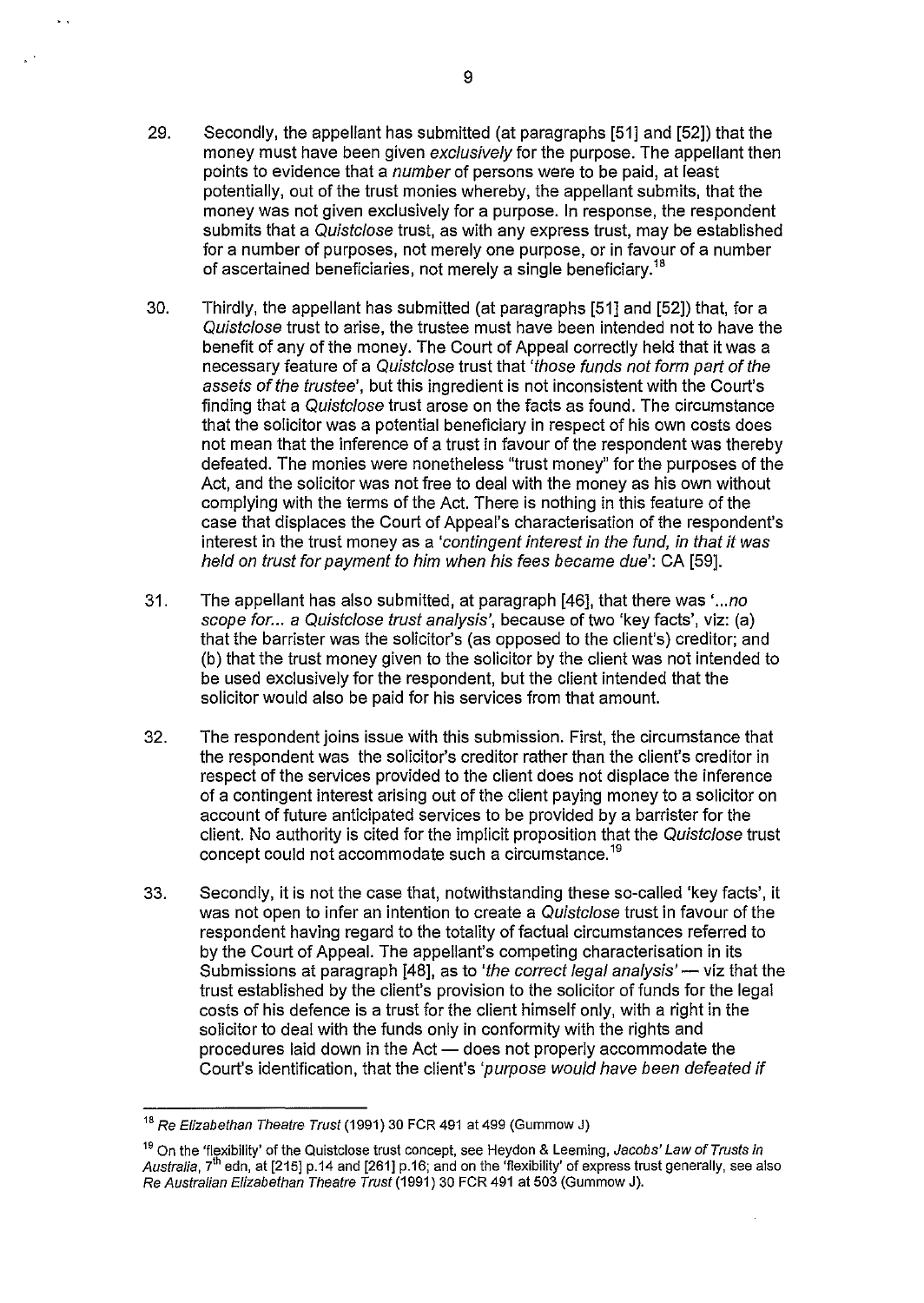the client could have demanded the return of the money at will', and its consequent 'logical and most probable inference' .that ' .. .the client impliedly put the funds beyond his power of immediate recall and thus subjected them to a trust for payment to counsel and other persons retained to assist in the defence.'*<sup>20</sup>*

- 34. Thirdly, the appellant's references to 'the client intended that the solicitor would also be paid for his services from that amount' (at paragraph [46](b)) oversimplifies the primary judge's relevant factual findings at TJ [39] to [40]. ignoring the context provided by the primary judge's immediately preceding factual findings at TJ [23] to [38], in particular the findings at TJ [34] to [35] regarding electronic transfers in which the respondent barrister was specifically identified, and in a number of instances exclusively identified, as the intended beneficiary.
- 35. Moreover, the primary judge's summary of the substance of the evidence at TJ [40] regarding the client's intention to pay 'everybody that was to come and help him', upon which the appellant places reliance, is immediately followed by paragraph [41]:

'Although this might include Mr Grey lie the solicitori himself, the Board did not press any claim in respect of the value of Mr Grey's work. This was an appropriate concession to make given the paucity of evidence as to any work he performed and his failure to prosecute any claim including by serving any account.'

36. The weight the appellant seeks to assign the primary judge's finding regarding the client's intention to pay 'everybody that was to come and help him' is also undercut by the primary judge's findings at TJ  $[128]$  to  $[132]$ where her Honour identifies the "*particular sum[s] of money" that the* [respondent barrister] would be able to identify' as his own 'pecuniary loss because of the default identified'.

Were the funds held 'for and on behalf of' the respondent? - Appellant's Submissions [48]

- 37. The appellant has submitted that the respondent did not have any 'proprietary interest' in the trust fund at the time of its misappropriation (see Notice of Appeal Ground 1), not even a contingent proprietary interest (see Notice of Appeal Ground 2), submitting that only the client ought to be regarded as having any beneficial interest in the trust fund (see appellant's Submissions [48]). That submission should be rejected. The scheme of the Act does not limit the capacity of a client to create a trust for the benefit of others, including persons such as the respondent. Section 3.3.14 of the Act provides that the law practice must hold trust money, 'exclusively for the person on whose behalf it is received $^{21}$ .
- 38. As the respondent submits above, the circumstances in which the moneys were paid by the client to the solicitor for, inter alia, counsel's future fees created a contingent interest in the trust fund in favour of the respondent that the moneys be held in trust for payment to him when his fees became due. The appellant's implicit argument that in order to show that the funds were

 $\mathbf{r}$ 

<sup>2</sup> ° CA [58] AB **116.** 

<sup>&</sup>lt;sup>21</sup> "[P]erson" includes the plural: *Interpretation of Legislation Act 1984* (Vic), s 37(c).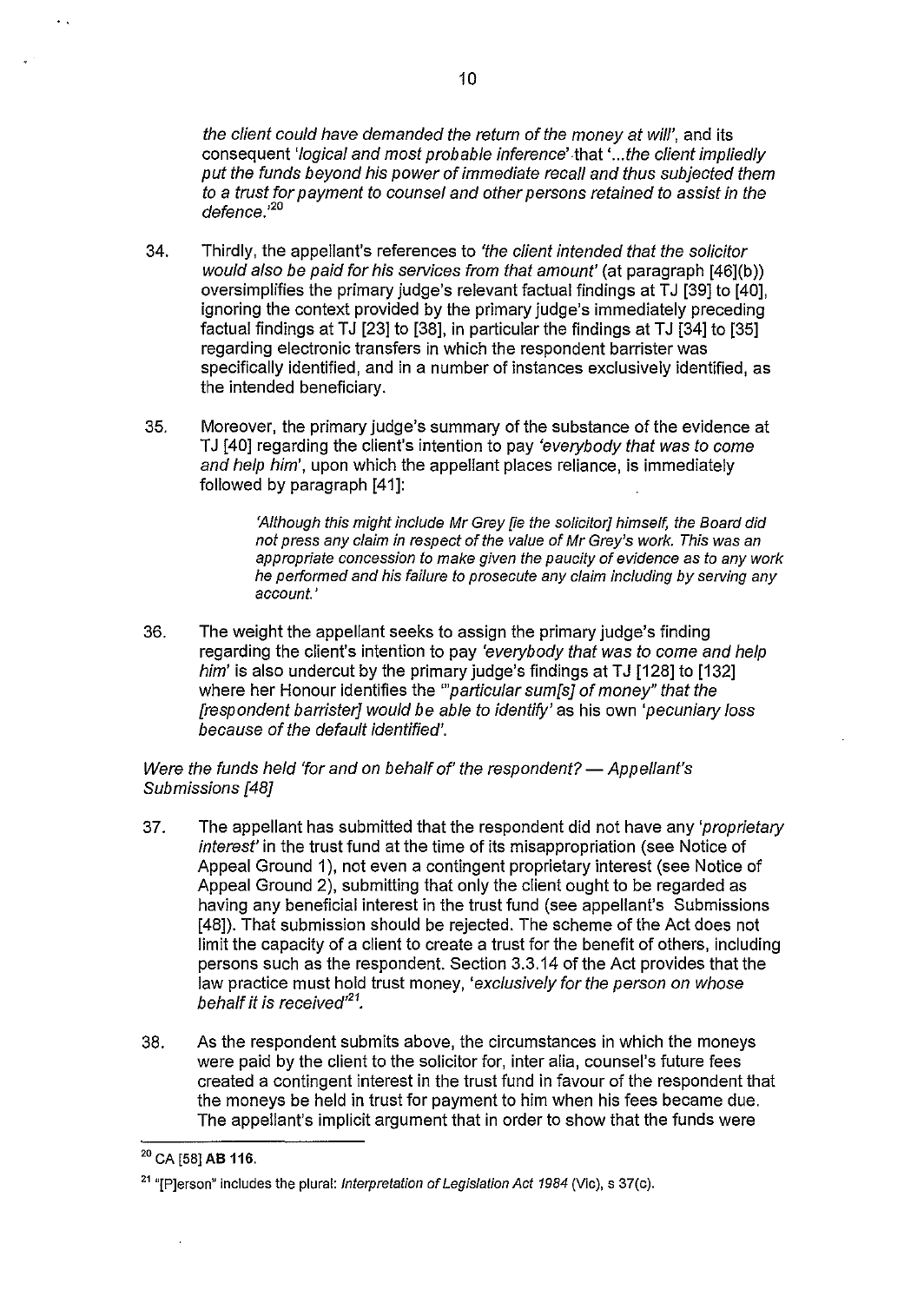held 'for and on behalf of' the respondent for the purposes of the Part 3.6 scheme of compensation, the claimant must have a full and vested beneficial interest in the funds as at the time of misappropriation, is not supported by any provision in the Act.

- 39. No provision of the Act requires a claimant under Part 3.6 to be able to demonstrate that he, she or it had a vested beneficial interest in the trust money as at the time of default. Nothing in the Act implies that a claimant may not be able to rely upon a Quistclose trust interest to demonstrate that the relevant misappropriated trust money was held 'for and on his behalf', within the meaning of those words in the LPA, at the relevant time.
- 40. The appellant has submitted, at Submissions [4 7], that there is a prohibition in section 3.3.18 against a solicitor using money in a trust account to pay his or her own debts, and that this prohibition necessarily includes paying counsel's fees where the solicitor has retained the counsel as principal. But on this argument, the solicitor would never be able to pay counsel's fees from trust money, even if the formalities of a rendered account, (etc), were present, and even were there a specific mandate from the client to pay the barrister from the trust money notwithstanding such formalities had not yet been satisfied. Such a construction of section 3.3.18 would produce absurdity and impracticality.

#### Appeal Ground 6: The appellant has submitted that there was no 'failure to pay or deliver' if solicitor had not satisfied statutory requirements for drawing trust money in favour of respondent - Appellant's Submissions  $[54] - [61]$

- 41. Although section 3.3.20 provides procedures with which a solicitor is required to comply before he could properly withdraw trust money for payment of 'legal costs', the Court of Appeal at [64] correctly construed those provisions as concerned only with a solicitor withdrawing money from a trust account in order to pay legal costs owing to the solicitor by the client, and not with a case where a solicitor withdraws trust money to pay legal costs owed by the solicitor to a barrister in respect of services provided by the barrister for the benefit of the client.
- 42. The appellant at [54] has imported into "failure to pay or deliver trust money" in the definition of 'default' in section 3.6.2 the idea that there must be an immediate right to receive trust money. There is no warrant for such a requirement in the text of the Act. It would be anomalous if a "failure to pay or deliver", for the purposes of the definition of 'default' in s.3.6.2 and s.3.6.5 in relation to trust money could only occur where a solicitor has taken steps to render a bill or a request before drawing down trust money. There is nothing in Part 3.6 which suggests that there will only be a "default to which this Part applies" where a solicitor has properly completed such records. Rather, s.3.6.14(3)(d) contemplates that proper records might not be brought into existence or might be destroyed. In such a case the Board may reduce a claim only in circumstances where the claimant, "knew or ought reasonably to have known that records of that kind would not be kept or would be destroyed."
- 43. The appellant at [58] has also imported into the "failure to pay or deliver trust money" a requirement that there be a failure to pay or deliver such trust money to the claimant. That is not part of the statutory language either. As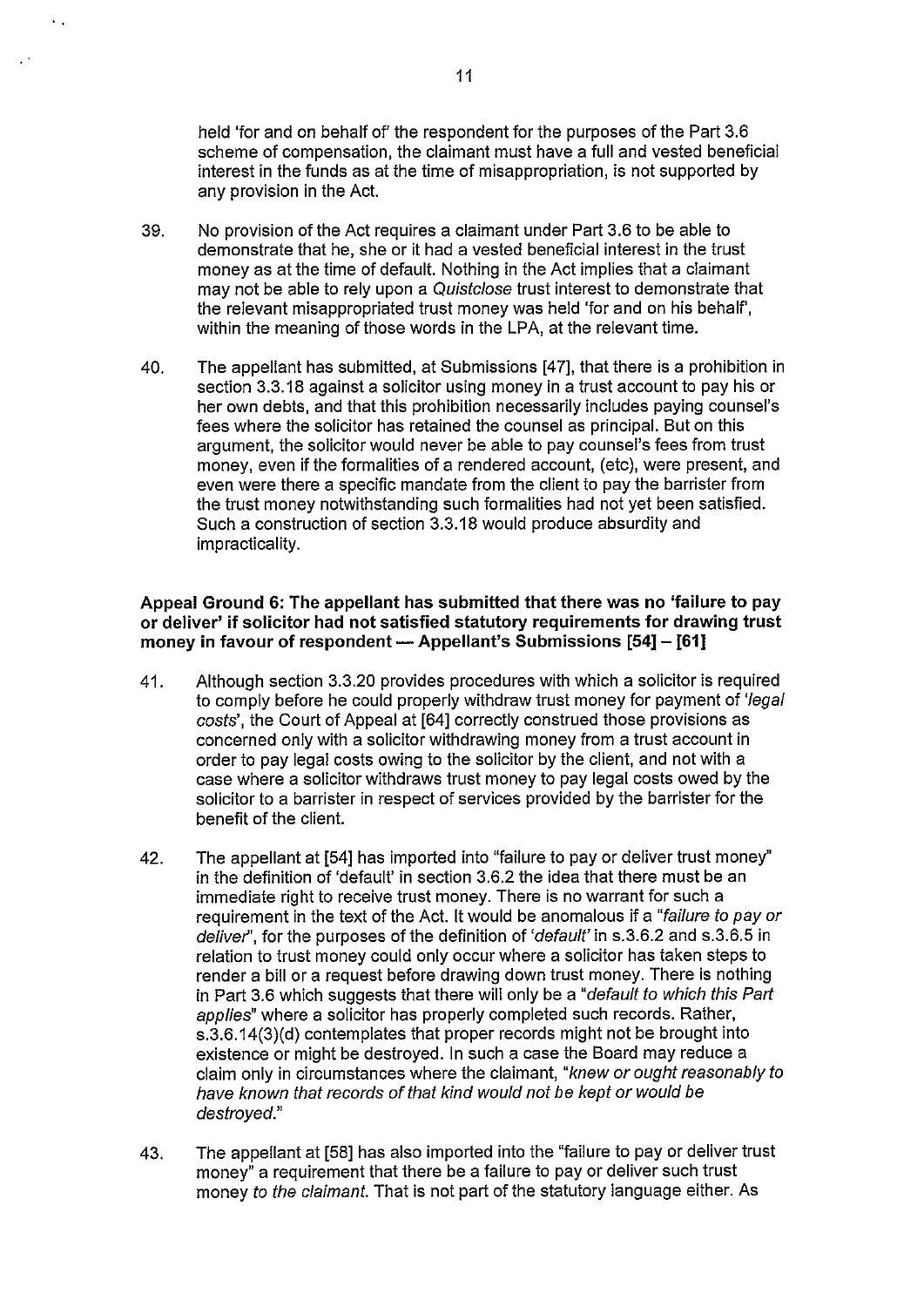long as there is a 'default' within the meaning of its definition in section 3.6.2, it being 'a failure of the practice to pay or deliver trust money or trust property that was received by the practice in the course of legal practice by the practice', and it is a 'default' to which the scheme applies within the meaning of section 3.6.5, the relevant ingredients for entitlement are satisfied.

12

The appellant has submitted that there might be 'adverse consequences'  $-$ Submissions, paragraphs [62] - [63]

- 44. The appellant has submitted that the 'result' of the Court's reasoning would be to provide 'a pathway around the protective provisions of the Act'. The appellant claims that there is a risk of the Fund becoming the de facto guarantor of the bad debts of solicitors, and would expose the Fund to multiple claims in respect of a given amount of misappropriated trust money because, so it is supposed, multiple claimants might, on the Court of Appeal's reasoning, be said to have suffered a compensable loss 'because of' a solicitor's default.
- 45. The appellant's submission that the effect of the decision is to transform the scheme into a guarantor of debts should be rejected: the decision of the Court of Appeal does not have this effect. On the contrary, as the Court recognised $2^2$ , the scheme is concerned with protecting the persons for and on whose behalf the trust money is held. It is not the existence of indebtedness that engages the right to compensation but, on the Court of Appeal's analysis, and stigages are tight is seen, shown in the time an interest in the trust money. Thus, when it comes to assessing compensation, the compensation is for the loss of that interest. $33$

#### **DISPOSITION**

46. The appeal should be dismissed.

#### **Part VIII: Time estimate**

47. The respondent estimates that 2 hours will be required for the presentation of his oral argument.

<sup>&</sup>lt;sup>22</sup> At CA [50]

<sup>&</sup>lt;sup>23</sup> As to which, see Youyang Pty Ltd v Minter Ellison Morris Fletcher (2003) 212 CLR 484, especially at 499, 500 and 508.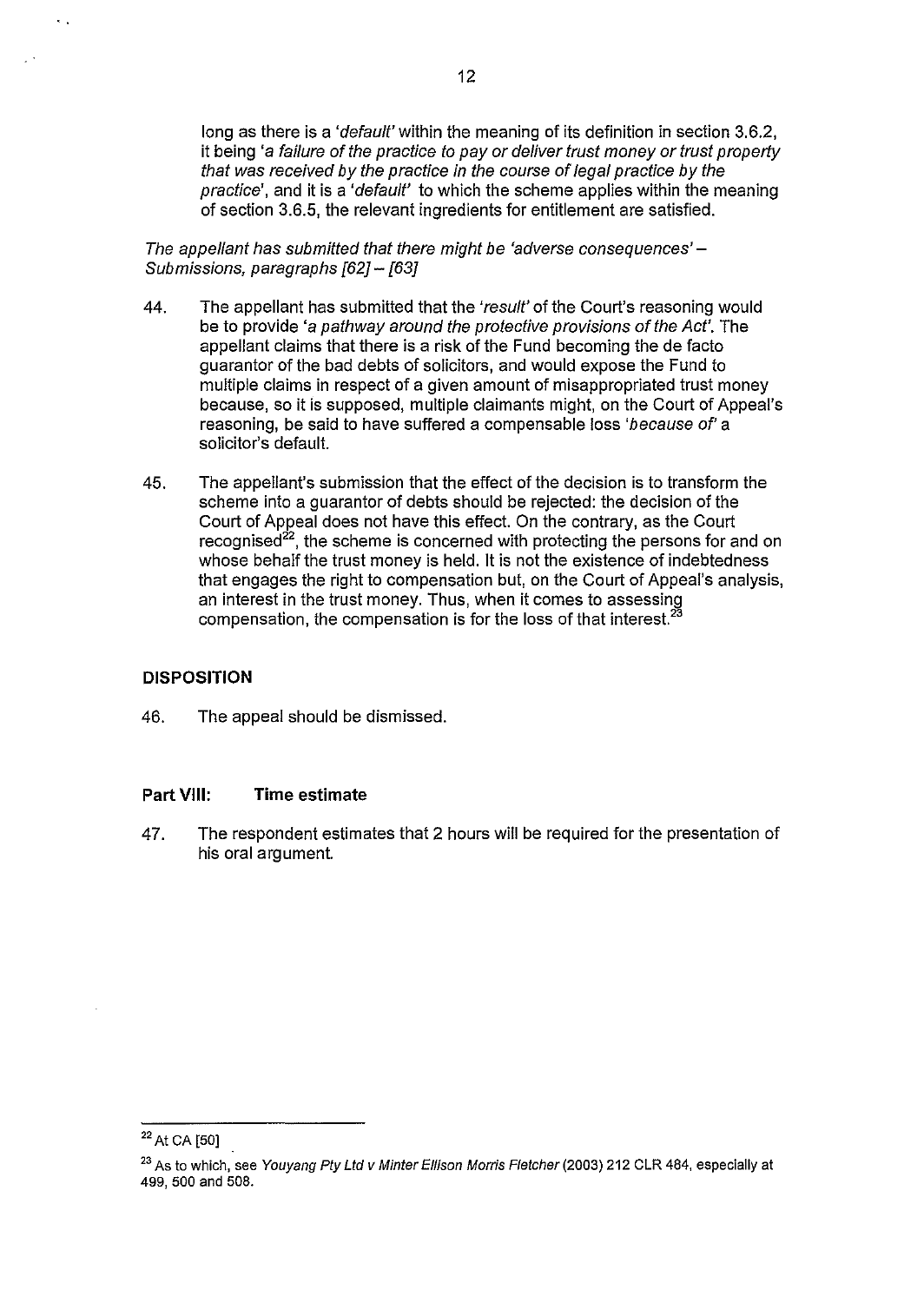Michael Wheelahan phone: (03) 9225 8475 email: mfwheelahan@vicbar.com.au

elahan@vicbar.com.au<br>
/ Comming<br>
Michael F Fleming

phone: (03) 9225 8514 phone: (US) 9225 8514<br>email: mflem@ozemail.com.au<br> *C -Z AA* Brian U'McC~Il/gh *r* 

phone: 9225 7626 email: bmccullagh@vicbar.com.au

Counsel for the Respondent

Dated: 10 May 2013

 $\sim$   $\sim$ 

 $\mathbf{r}$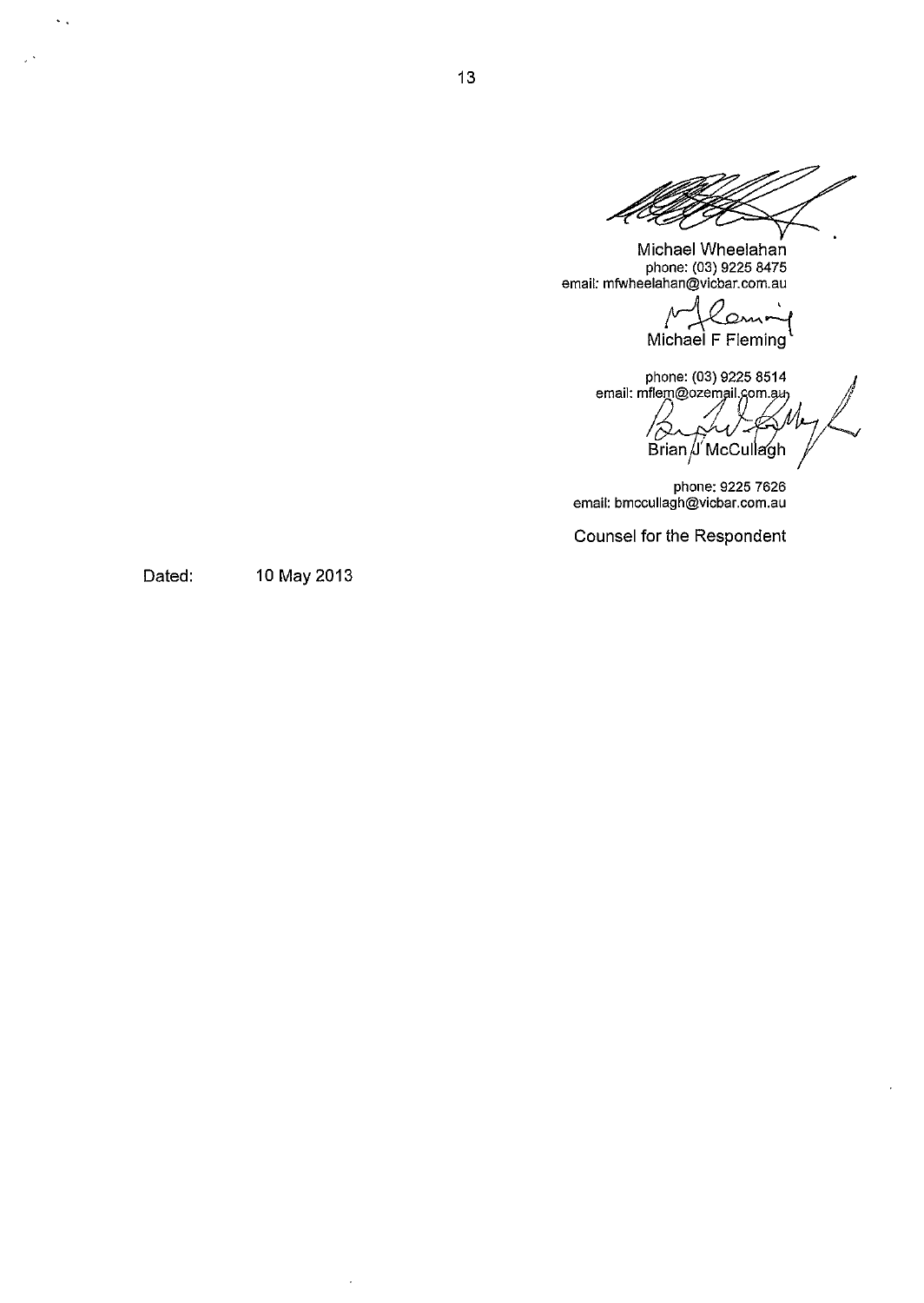# **ANNEXURE TO RESPONDENT'S OUTLINE OF SUBMISSIONS**

**Legal Profession Act 2004** 

**Act No. 99/2004** 

Version incorporating amendments as at 6 June 2006

 $\ddot{\phantom{a}}$ 

# **PART 3.3· TRUST MONEY AND TRUST ACCOUNTS Division 1-Preliminary**

#### **3.3.1 Purposes**

The purposes of this Part are-

- (a) to ensure that trust money is held by law practices and approved clerks in a way that protects the interests of persons for or on whose behalf money is held, both in and outside this jurisdiction;
- (b) to improve the efficiency and effectiveness of the regulation of trust money and trust accounts for law practices that provide legal services within and outside this jurisdiction;
- (c) to ensure that the Board can work effectively with corresponding authorities in other jurisdictions in relation to the regulation of trust money and trust accounts.

#### (ii) **3.3.2 Definitions**

 $(1)$  In this Part-

**power"** includes authority;

...

## (iii)

# **PART 3.6-FIDELITY COVER**

#### **Division 1-Preliminary**

 $\ddotsc$ 

## **3.6.2 Definitions**

In this Part-

 $\ddot{\phantom{a}}$ 

**"pecuniary loss",** in relation to a default, means-

Is. **3.3.1**